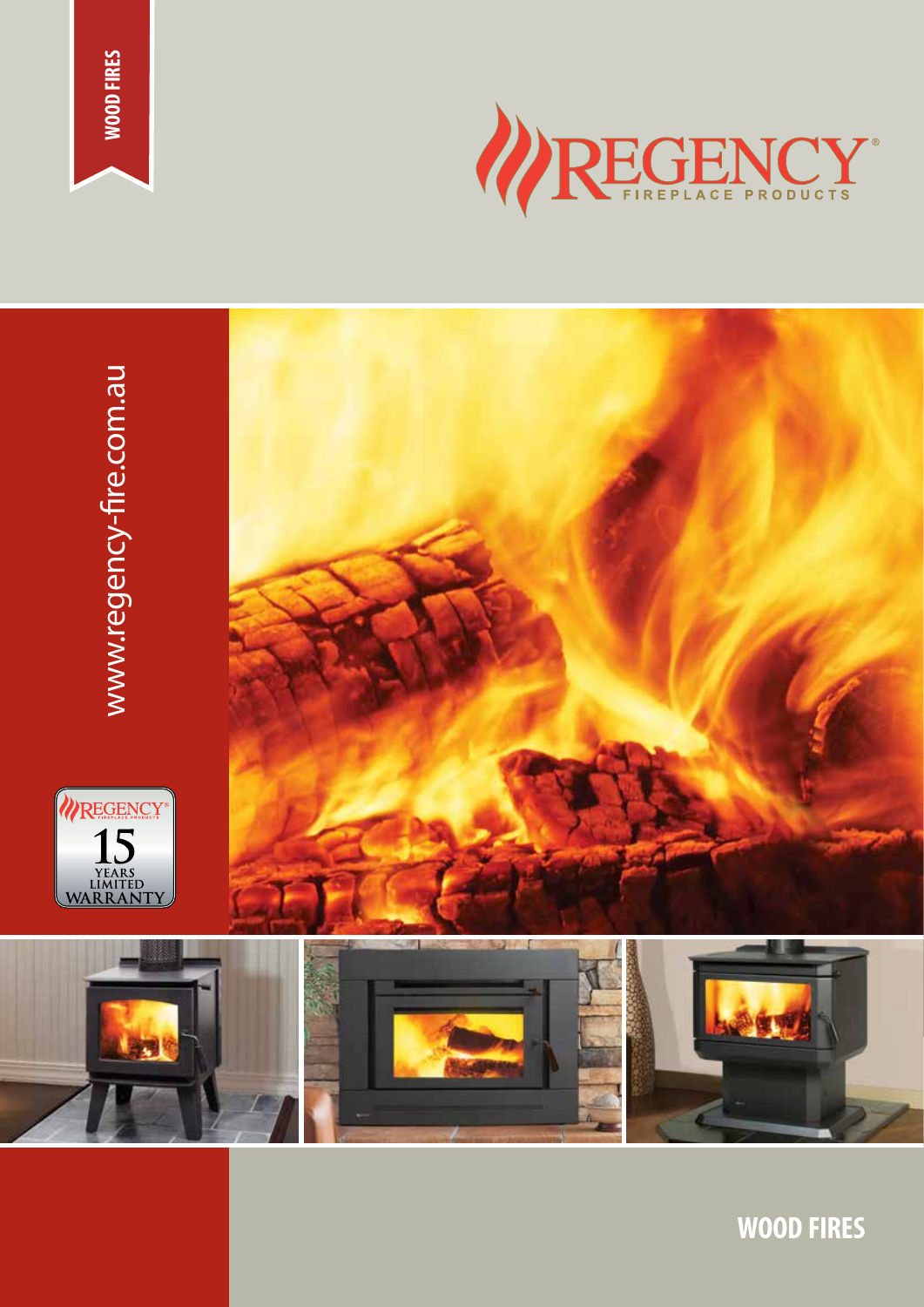# why choose Regency?

An exceptional fire, custom elegance and controllable heat are just a few reasons to make a Regency fire part of your family.

In 1979, I founded Regency Fireplace Products with a mission to produce the finest fireplace products available anywhere. As a result, Regency has been honoured with awards for exceptional aesthetics and performance and is known as the premium brand around the world. We have been dedicated to providing Australia & New Zealand with Regency fires for over 20 years: committed to creating products that promote comfort and peace of mind.

I am so confident in the quality workmanship, the finest materials and durable heavy-duty construction invested in each and every product, that I offer a Limited 15 Year Warranty. Invite the comfort, efficiency and style of a Regency wood fire into your home and enjoy quality time - I guarantee it.

Robert Little

Robert Little Founder & CEO



### www.regency-fire.com.au



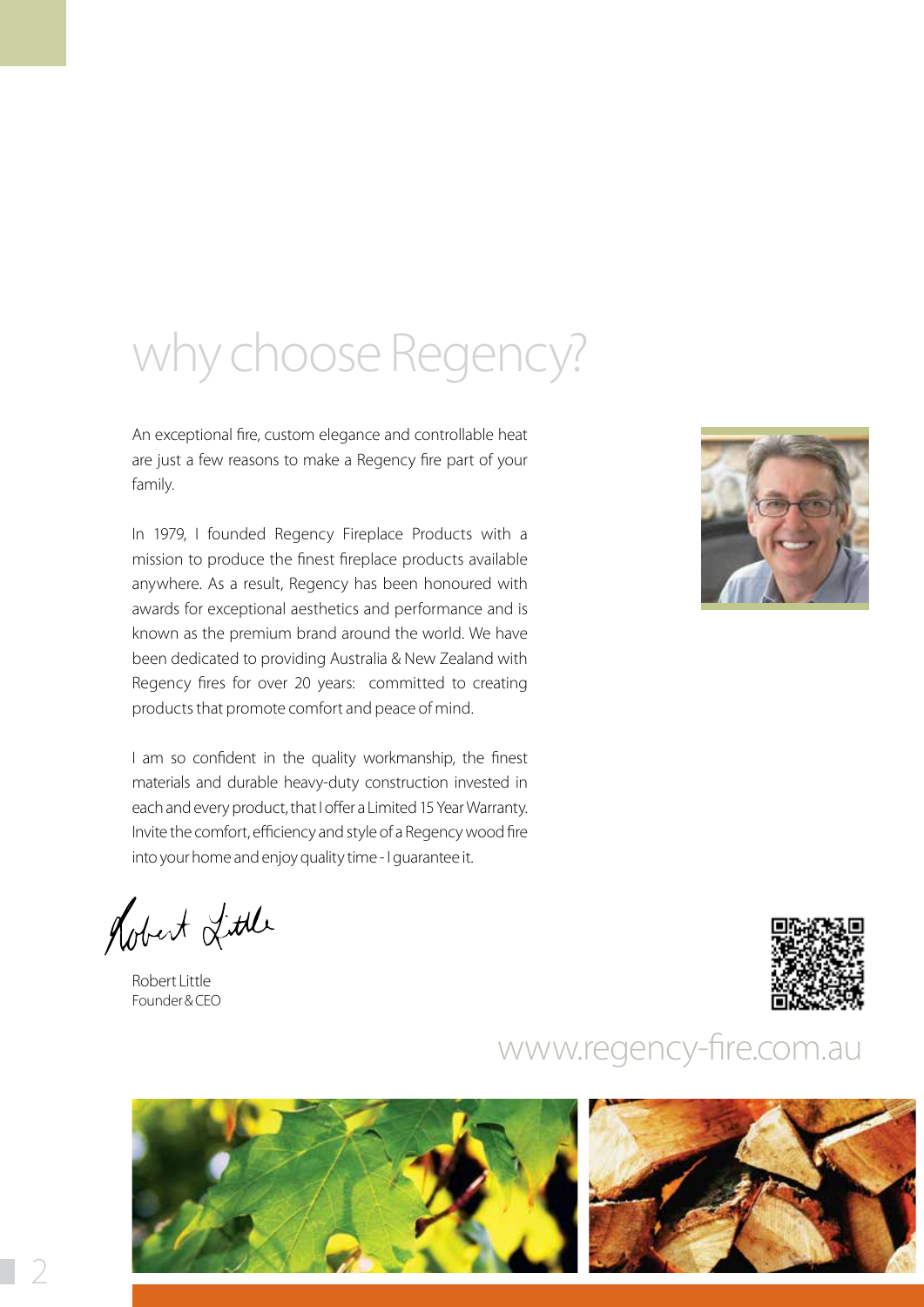## Gosford® wood fire

Above: Gosford wood fire (F300B)

### Wood burning tip #3

*Don't leave the firebox door open - this affects the efficiency and reduces the heat output of your heater.*



### Ideal for Heating Larger Areas

Impressive in size and performance, the Regency Gosford delivers incredible high efficiency heat for maximum comfort. The sleek styling is complemented by Regency's tradition of reliability and leading edge wood burning technology. The Regency Gosford produces more heat using less wood and a longer burn.

### Standard Features

- Heats approx. 300-350 sq.m\*
- Large glass viewing area (576x275mm)
- Single rod draft control
- Strong bakelite handles
- Steel firebox with firebricks lining the base
- Cast iron liners
- Airwash system
- Powerful 3-speed fan
- Low emissions: 1.5g/kg (new model)
- 8mm Steel Baffle

المعرد

**REA**